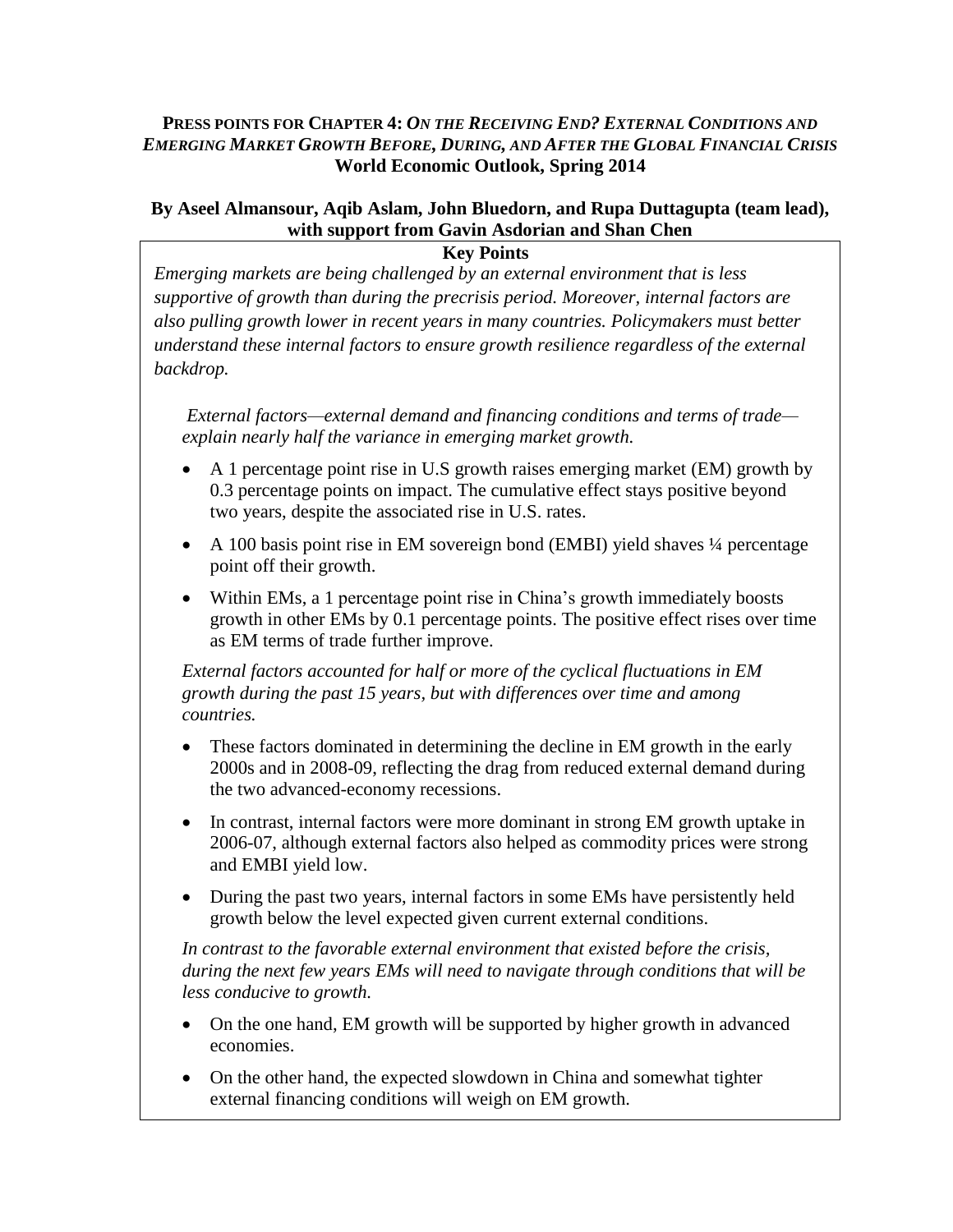**Nearly half the variance in emerging market (EM) growth is explained by external factors**, including advanced economy (AE) growth, external financing conditions as indicated by EM sovereign bond (EMBI) yields, and EM terms of trade growth. However, not all EMs are alike, and external factors play a less important role in relatively large or less-open economies such as China and India. Over the past 15 years, China's growth in fact has become a significant contributor for growth in other EMs.

**EM growth is boosted by a rise in AEs growth despite the associated higher global interest rates.** A 1 percentage point increase in U.S growth raises EM growth by 0.3 percentage points on impact. The cumulative effect remains positive even after two years. The U.S. growth increase raises the U.S. 10-year Treasury bond rate by 25 basis points after one year and by 65 basis points after two years.

**Tighter external financing conditions that are unrelated to a recovery in AEs hurt EM growth.** A 100 basis point rise in the composite EMBI yield reduces EM growth by ¼ percentage point on impact. The negative effects linger beyond one to two years. A higher risk premium on the U.S. corporate bonds also has adverse effects on EM growth.

**Within EMs, China's growth stimulates growth in other EMs**. A 1 percentage point rise in the former boosts the latter by 0.1 percentage points on impact. The effect rises over time, as EMs get a boost to their terms of trade.

**A rise in EM terms of trade that are unrelated to external demand has a small positive effect on EMs' growth,** and this lasts about a year. The relatively limited effect reflects the fact that these terms-of-trade changes may be driven by supply shocks.

#### **During the past 15 years, external conditions have often driven cyclical fluctuations in EM growth, although there have been differences over time and among countries**.

- As shown in Figure 1, external factors have frequently contributed more than internal factors in explaining deviations in EM growth from the estimated averages during 1998- 2013. In particular, the sharp decline in EM growth during the global financial crisis and during the recession in AEs in the early 2000s was largely explained by external factors.
- In contrast, internal factors dominated in explaining the upswing in EM growth before the Great Recession, although the external environment also helped. Indeed, the likely effect of most external factors was to boost EM growth in the mid-2000s, given reasonably strong AE growth, beneficial EM terms of trade, and easy EM financing conditions.
- China's growth has also greatly influenced growth in other EMs. The strong stimulusdriven rebound in China's growth during the Great Recession provided a buffer for growth in other EMs. The situation has reversed more recently with the deceleration of China's growth.

## **Looking ahead, EMs may have to deal with an environment that is less conducive to growth.**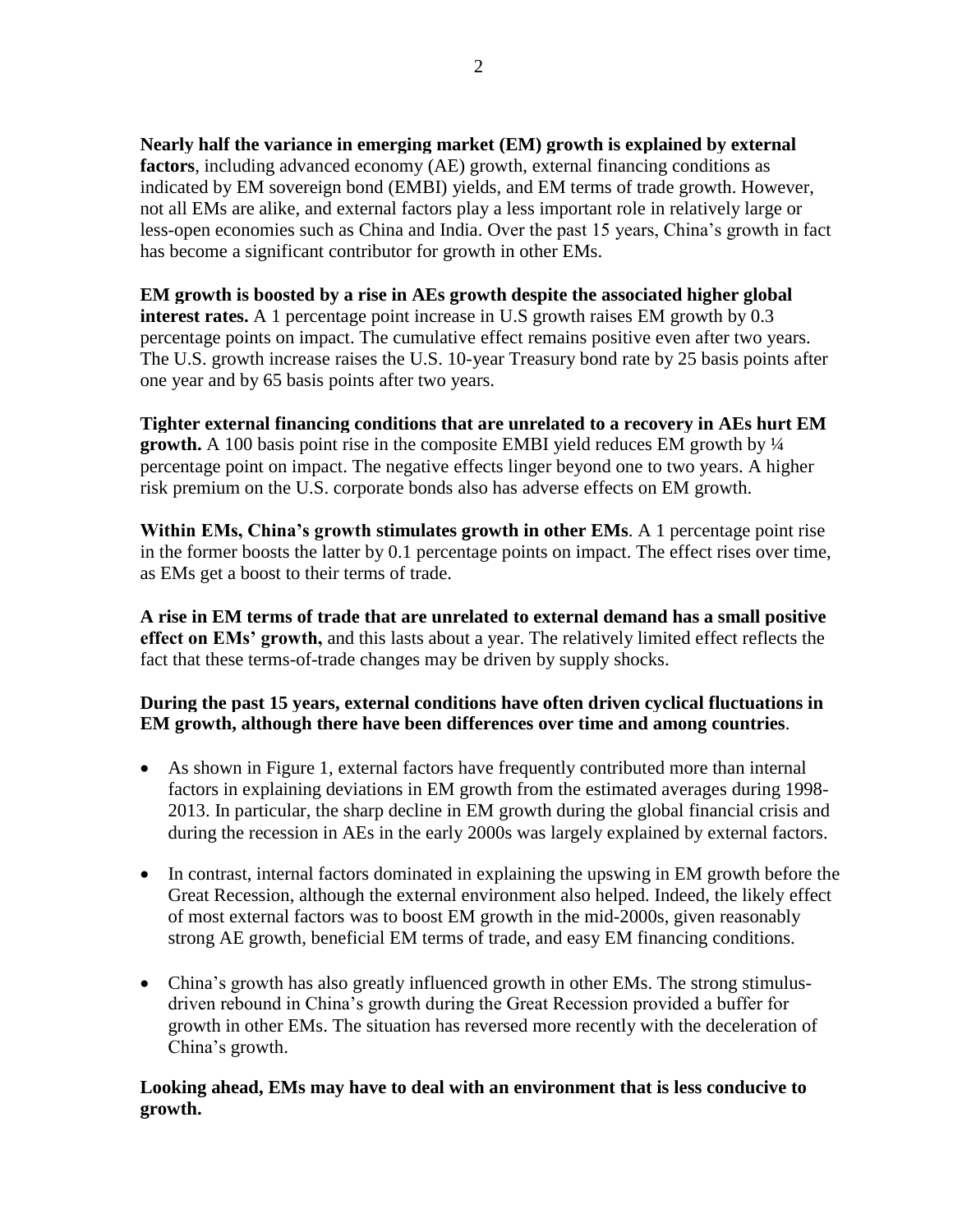- In contrast to the run-up to the global financial crisis, not all external factors will support EM growth in the future. Whereas AE growth should pick up momentum, EM's external financing conditions and terms of trade will be less supportive. Moreover, China will transition into a more sustainable but lower pace of growth, and this will temporarily weigh on other EMs.
- Also, for many key EMs besides China, internal factors have been pulling growth below the level expected given current external conditions (Figure 2). The persistence of these factors suggests that trend growth is likely to be affected as well.

**Policymakers must delve into these internal factors and assess what, if anything can be done to reignite growth,** without generating macroeconomic imbalances.

#### **Figure 1. Historical Decomposition of Real GDP Growth with China as an Explicit External Factor** *(Percentage points)*

China has been an important offset to other external factors in explaining changes in emerging market growth. During the global financial crisis, China's expansion provided a buffer for emerging market growth. China's recent slowdown, however, has reduced emerging market growth.



Sources: Haver Analytics; Thomson Reuters Datastream; and IMF staff calculations.

Note: See Figure 4.8 in Chapter 4 of the April 2014 WEO for details. <sup>1</sup>Average for all sample economies except Argentina, China, Russia, and Venezuela.